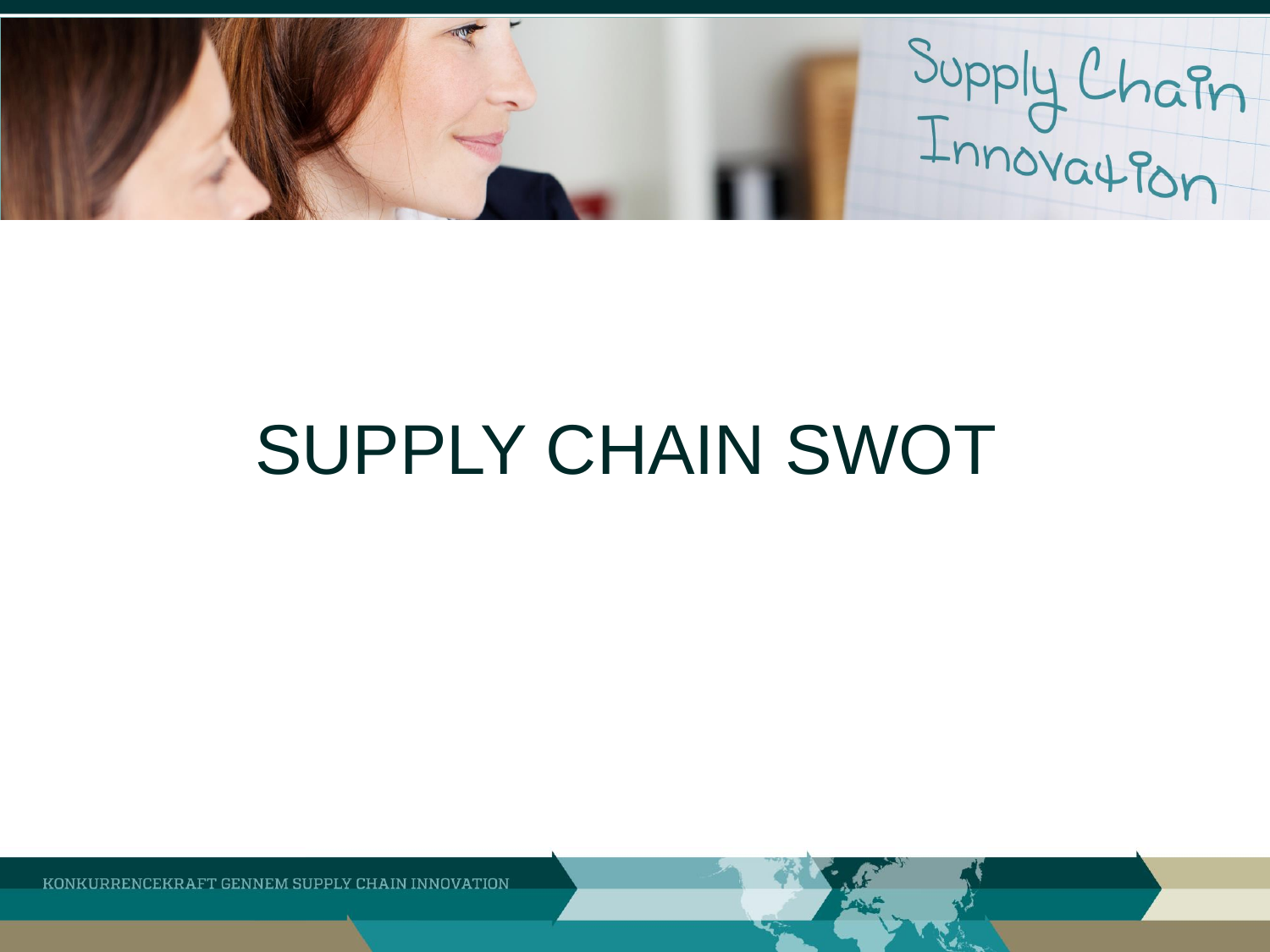

## **Purpose**

The purpose of a supply chain SWOT analysis is to provide an overview and information to enable the match of strengths and weaknesses to the opportunities and threats encountered by the company in its environment.

# **Participant(s)**

Top management, supply chain management, key employees.

# **Application**

The tool can be used to identify strategic opportunities for the company when developing supply chain strategies as well as in the overall strategy process.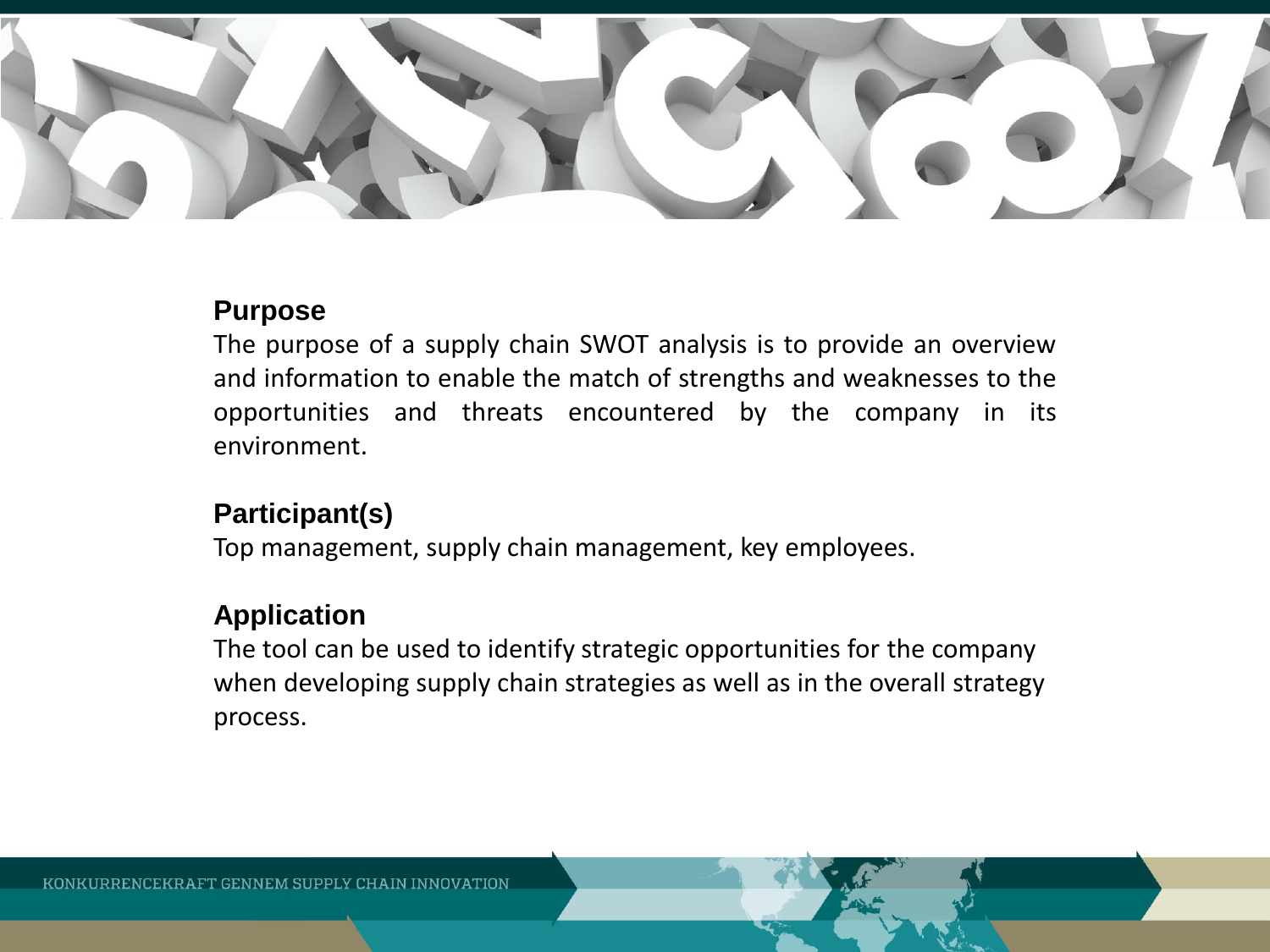

## **Method**

A SWOT analysis is completed by each department, after which the results are consolidated at company level. It is important that the identified factors are supported by facts.

When performing a SWOT analysis, an exhaustive number of factors of each of the dimensions, strengths, weaknesses, opportunities and threats, has to be identified. Hereafter the importance of the factors is assessed and finally they are presented in a SWOT matrix.

As a tool the SWOT matrix can be used to develop strategies. By combining the identified factors, the company is able to develop strategies in which the influence of the company's strengths and opportunities is maximized, and the influence of the company's weaknesses and threats is minimized. This will require selection and prioritization, since the identified strategic opportunities are rarely compatible.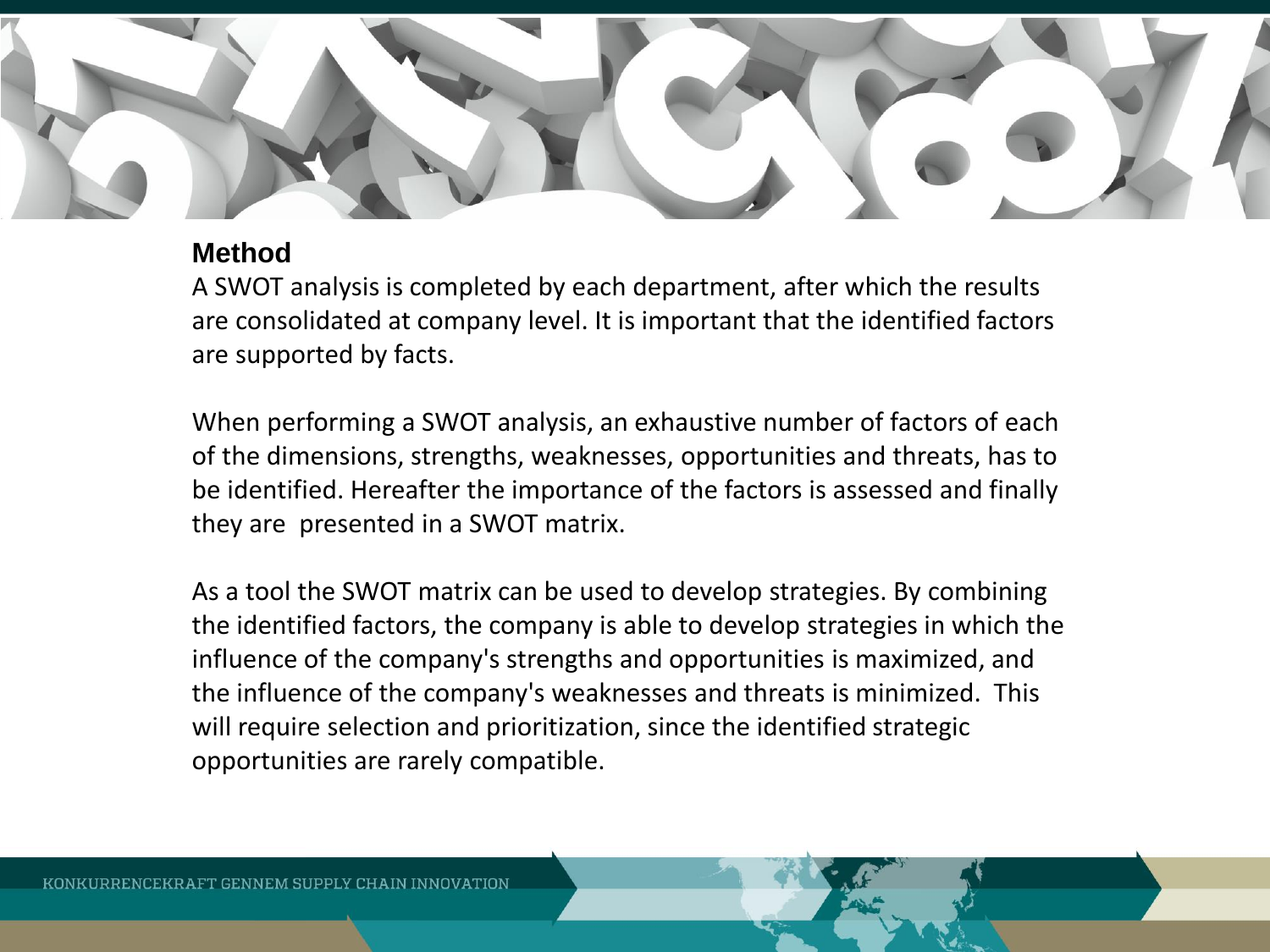#### *Supply chain SWOT*

| Internal conditions                         |                                            |
|---------------------------------------------|--------------------------------------------|
| <b>Strengths</b>                            | Weaknesses                                 |
| Describe what the company is good at, e.g.: | Describe what a company cannot do or could |
| Product knowledge                           | do better, e.g.:                           |
| $\overline{\phantom{a}}$                    | Lack of project resources and skills       |
| Quality                                     | $\overline{\phantom{a}}$                   |
| -                                           | Long lead-time                             |
| Capital situation                           | $\blacksquare$                             |

#### External conditions

#### **Opportunities**

Describe the factors of the environment that influence the company, e.g.:

- Global players become larger
- New legislation

#### **Threats**

Describe the factors of the environment that influence the company negatively, e.g.:

- Competitors have better functioning supply chain
- Single source